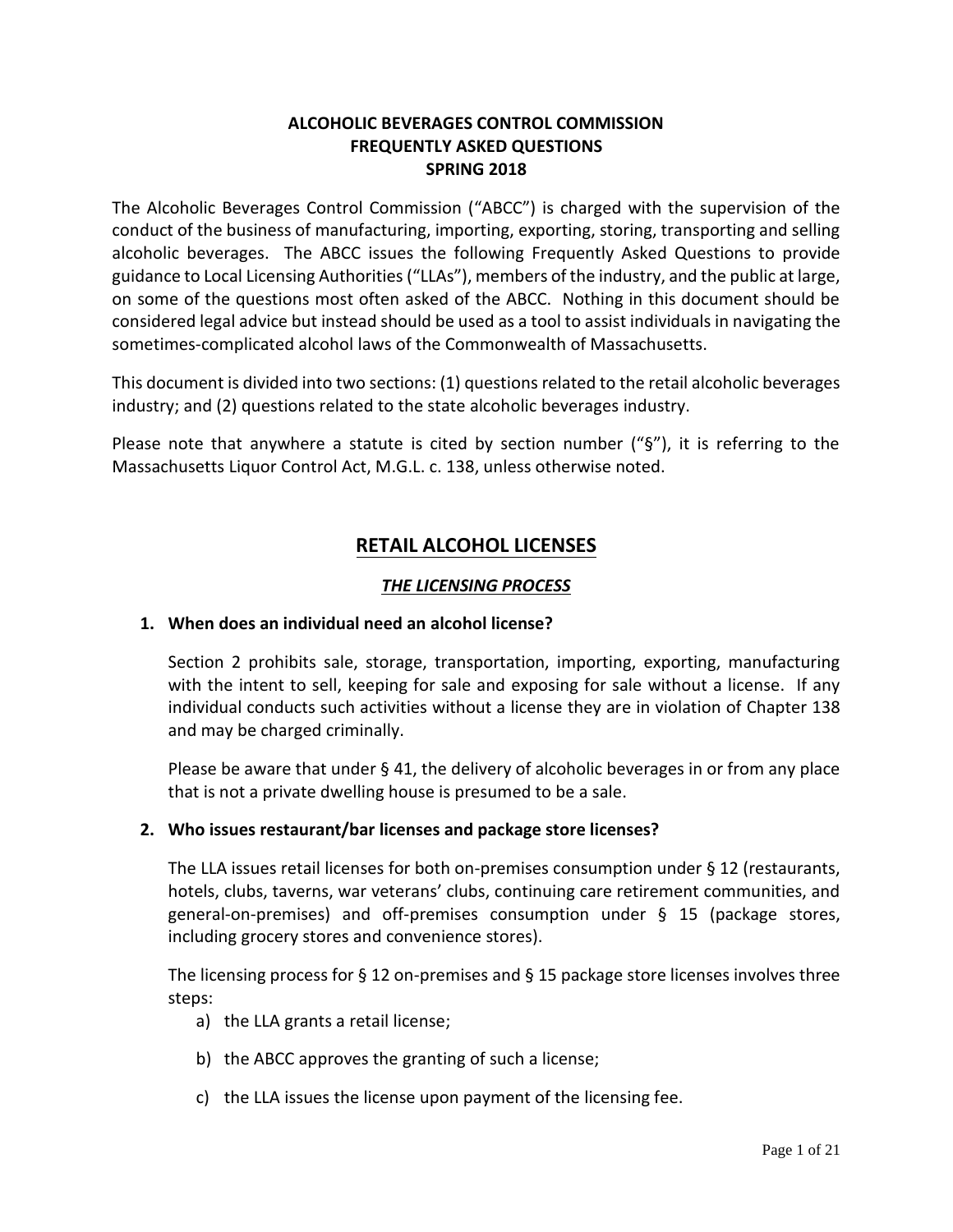## **3. How many classifications of retail licenses exist?**

LLAs grant three classifications of retail licenses:

- a) Licenses under § 12 (On-Premises), commonly referred to as a "Pouring License" (e.g. restaurants, hotels, clubs, taverns, war veterans clubs)
- b) Licenses under § 14 (Special), commonly referred to as "One-Day Licenses"; and
- c) Licenses under § 15 (Off-Premises) commonly referred to as a "Package Store License" which can be used in various types of businesses (e.g. package stores, supermarkets and convenience stores).

### **4. What are the four categories of retail liquor licenses?**

Liquor licenses fall into one of four categories:

- a) All alcoholic beverages (wine, malt beverages, and distilled spirits)
- b) Wine only
- c) Malt beverages only
- d) Wine and malt beverages

In certain cities and towns that vote to accept a specific state law, businesses that hold a wine and malt beverages license under § 12 as well as a common victualler's license may be given a permit to sell also cordials and liqueurs. This cordials and liqueurs permit must be granted by the LLA with the approval of the ABCC.

#### **5. How many different types of pouring licenses are there?**

Seven different kinds of pouring licenses exist. They are: Hotel, Restaurant, Tavern, Club, General-On-Premises, Continuing Care Retirement Community, and War Veterans' Club.

#### **6. Are there any qualifications for being granted a retail liquor license?**

Yes. These qualifications are set by the legislature. The type and number of qualifications for a liquor license depend on who the party is that is applying for the liquor license (i.e. whether the party is an individual, a partnership, a limited liability company or a corporation) and what type of liquor license is being sought.

#### *a. "Pouring" Licenses under Section 12*

Generally, an individual applying for a "pouring license" under § 12 must be a citizen of the United States and 21 years of age or older. A partnership may hold such a liquor license where each partner is a citizen of the United States and 21 years of age or older.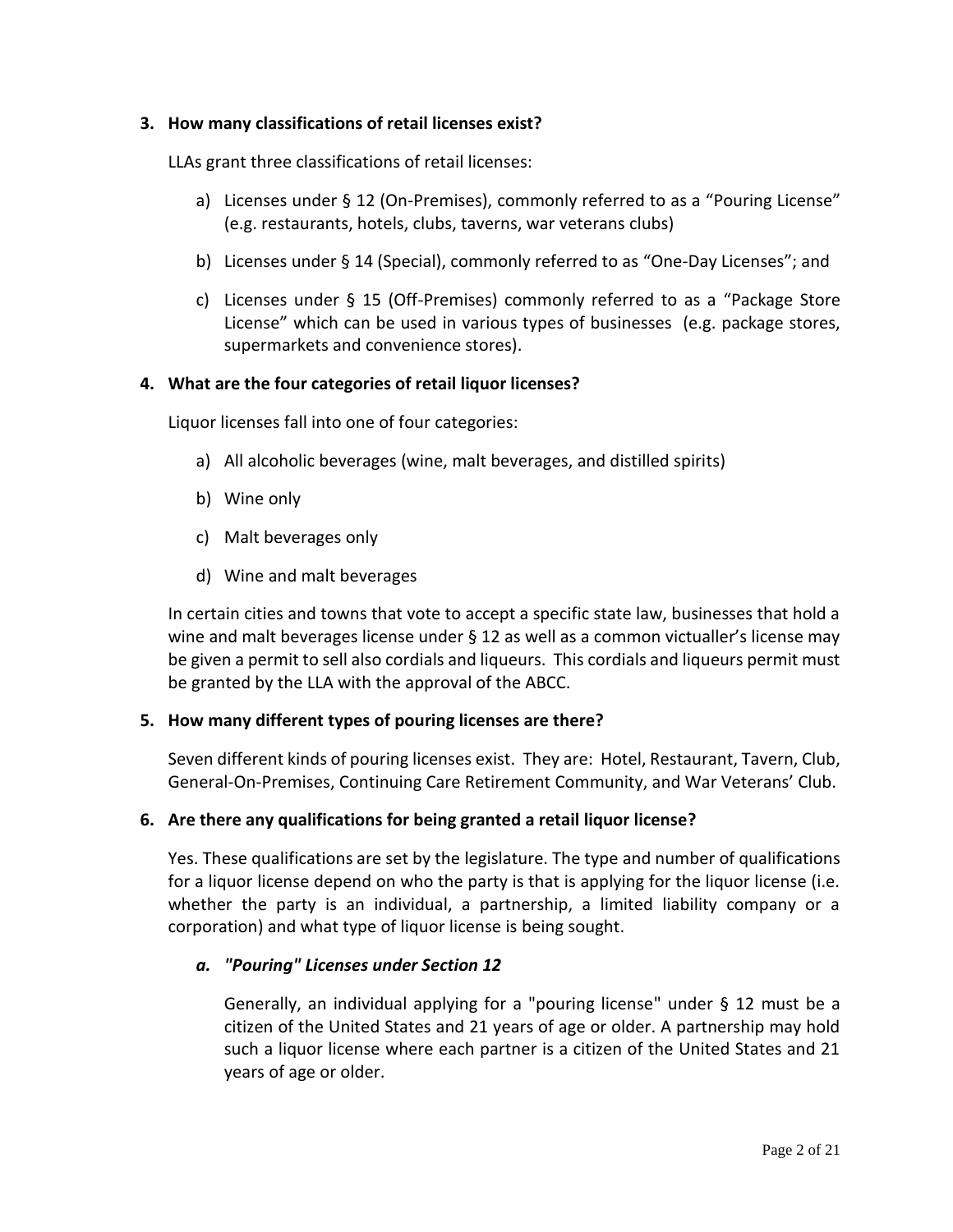A corporation may hold such a liquor license provided that a majority of the directors are not aliens and that the corporate licensee appoints a license manager who is an individual, 21 years of age or older, who is a citizen of the United States and has, under § 26, "vested in him [or her] by properly authorized and executed written delegation as full authority and control of the premises, described in the license of such corporation, and the conduct of all business therein relative to alcoholic beverages as the [corporate] licensee itself could in any way have and exercise if it were a natural person." This license manager must be approved by both the ABCC and LLA with respect to his or her character.

A limited liability company (LLC) may also hold such a liquor license. The ABCC applies to LLCs the statutory requirements regarding citizenship and residency for corporations. So, the statutory standards for directors of a corporation are applied to the analogous position within an LLC. The ABCC analogizes the directors or a corporation to managers of an LLC. Therefore, an LLC may hold such a liquor license provided that a majority of the directors are not aliens. The ABCC analogizes the stockholders of a corporation to members of an LLC. There are no statutory requirements regarding citizenship and residency for shareholders of a corporation and likewise there are no statutory requirements regarding citizenship and residency for members of an LLC. An applicant who is an LLC must appoint a license manager as specified in § 26.

No "pouring" license shall be issued to any applicant who has been convicted of a violation of a federal or state narcotic drugs law. There is no time limit after which this disqualification ends.

## *b. "Package Store" License under Section 15*

Generally, an individual applying for a "package goods store" or "package store" license (i.e. a license for the sale at retail of alcoholic beverages not to be drunk on the premises where sold) must be both a citizen and a resident of the Commonwealth of Massachusetts and 21 years of age or older. A partnership may hold such a liquor license where each and every partner is both a citizen and a resident of the Commonwealth of Massachusetts and 21 years of age or older.

A corporation may hold such a liquor license provided that the corporation is organized under the laws of the Commonwealth of Massachusetts, that all directors of the corporation are citizens of the United States and that a majority of the directors of the corporation are residents of the Commonwealth of Massachusetts. A corporation who holds such a license must appoint a license manager who is an individual, 21 years of age or older, who is a citizen of the United States and has, under § 26, "vested in him [or her] by properly authorized and executed written delegation as full authority and control of the premises, described in the license of such corporation, and the conduct of all business therein relative to alcoholic beverages as the [corporation] licensee itself could in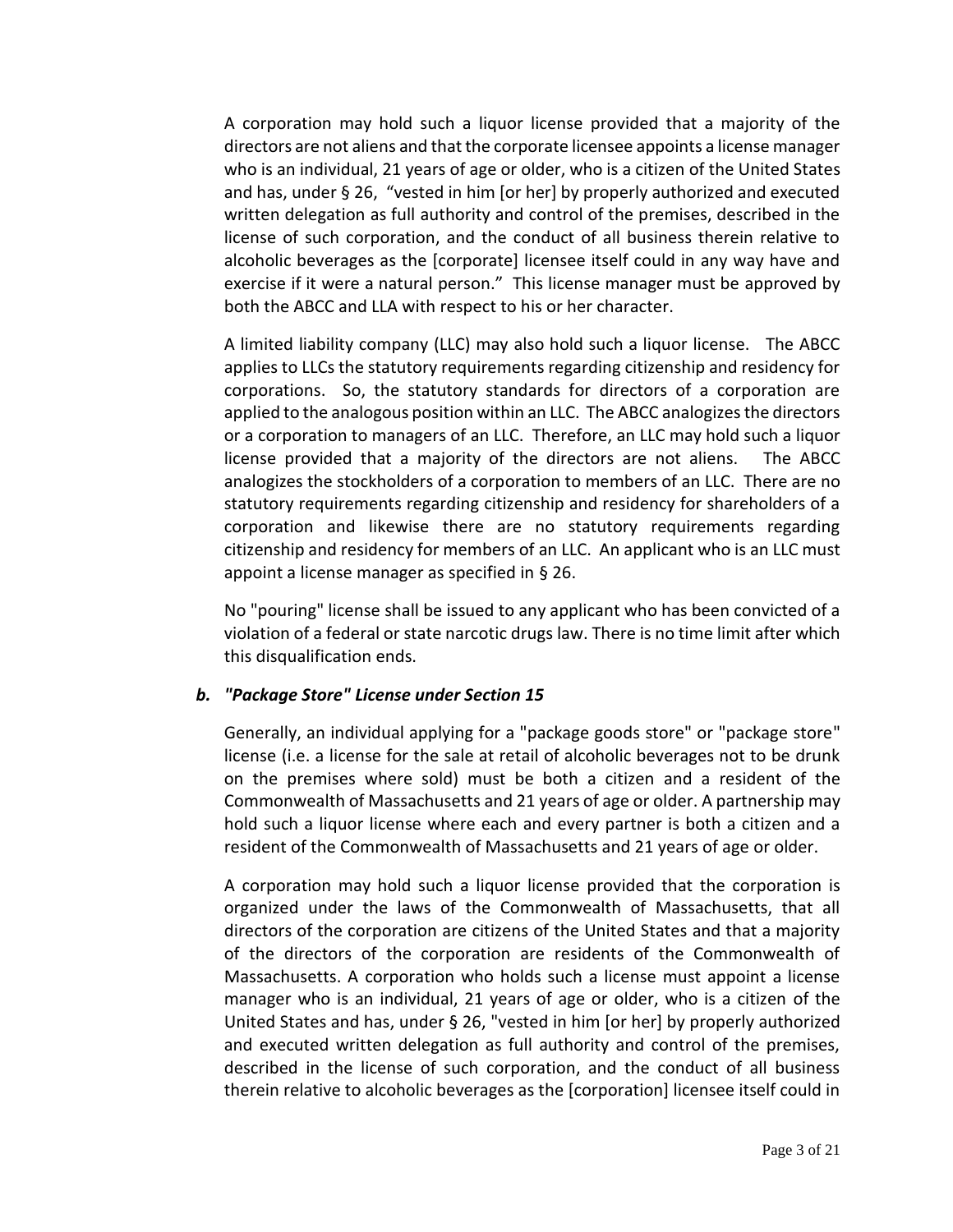any way have and experience if it were a natural person." This license manager must be approved by both the ABCC and LLA with respect to his or her character.

An LLC may hold such a liquor license provided that the LLC is organized under the laws of the Commonwealth of Massachusetts. The ABCC applies to LLCs the statutory requirements regarding citizenship and residency for corporations. So, the statutory standards for directors of a corporation are applied to the analogous position within an LLC. The ABCC analogizes the directors or a corporation to managers of an LLC. Therefore, an LLC may hold such a liquor license provided that all the managers of the LLC directors are citizens and a majority of the managers are residents of Massachusetts. The ABCC analogizes the stockholders of a corporation to members of an LLC. There are no statutory requirements regarding citizenship and residency for shareholders of a corporation and likewise there are no statutory requirements regarding citizenship and residency for members of an LLC. An applicant who is an LLC must appoint a license manager as specified in § 26.

No license shall be issued to any applicant who has been convicted of a felony. Further, "no firm, corporation, association or other combination of persons, directly or indirectly, or through any agent, employee, stockholder, officer or other person or any subsidiary whatsoever shall be granted, in the aggregate, more than five<sup>1</sup> such licenses in the commonwealth, or be granted more than one such license in a town or two in a city."

## *c. "Special License" under Section 14*

 $\overline{a}$ 

A "Special License" to pour liquor at an indoor or outdoor activity or enterprise may be issued to the responsible manager of the indoor or outdoor activity or enterprise. Such a license is issued by the LLA in the city or town in which the activity or enterprise will be conducted. This type of license may be issued only to a natural person, although this natural person may be a person acting on behalf of a corporation, partnership, or other entity. No person may be granted such licenses permitting sales on an aggregate of more than 30 days in any calendar year. No special license, with only very limited exceptions (i.e. a special license for a dining hall maintained by an incorporated educational institution authorized to grant degrees) shall permit sales on more than 30 days. A special license for a municipal golf course may permit sales on an aggregate of not more than 245 days in any calendar year, in or from any municipally owned building that is operated in conjunction with an 18-hole regulation golf course.

# *i. Special License under Section 14 for All Alcoholic Beverages*

 $1$  As of January 1, 2016, this maximum number of licenses increases from five to seven, and as of January 1, 2020, the maximum number of licenses increases from seven to nine.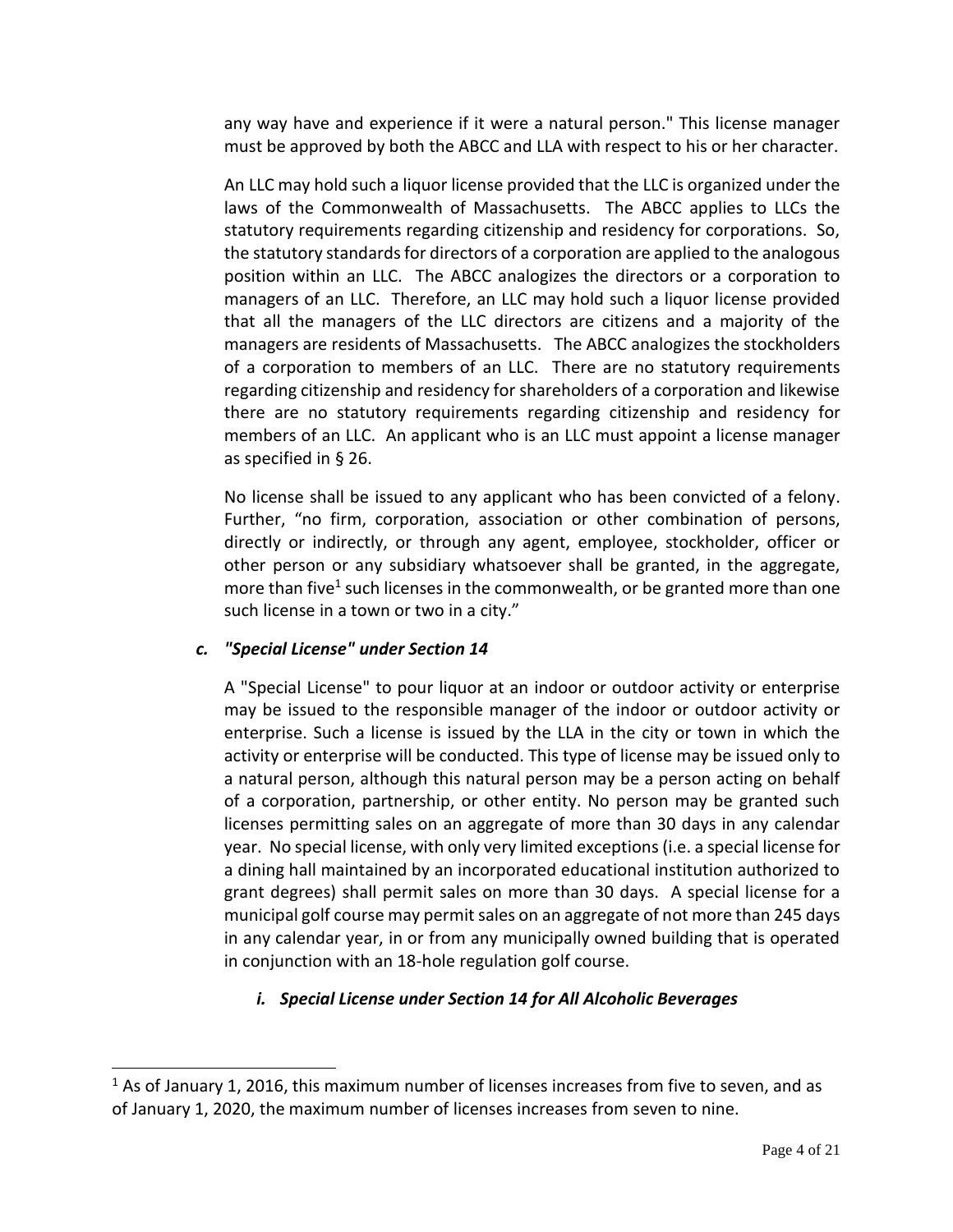Special licenses for the sale of all alcoholic beverages, wine, or malt beverages, or any of these beverages, may be issued by the local licensing authorities only to a person at least 21 years of age acting on behalf of a not for profit organization. No other person may be issued a special license to sell all alcoholic beverages.

# *ii. Special License under Section 14 for Wine and/or Malt Beverages*

Special licenses for the sale of wine, malt beverages, or both, may be issued by the local licensing authorities to any person. This type of special license may be issued to a person at least 21 years of age who is conducting an activity or enterprise for profit.

Please be aware that no special license under Section 14 shall be granted to any person while his or her application for an annual and or a seasonal license under Section 12 is pending before the LLA.

# **7. Are retail license applicants barred from holding a liquor license if they have been convicted of a crime?**

Yes. A § 12 "pouring license" may not be issued to a person "who has been convicted of a violation of a federal or state narcotic drug law."

A § 15 off-premises "package store" license may not be issued "to any applicant who has been convicted of a felony."

## **8. What is the quota system and on what is it based?**

Section 17 places a restriction commonly referred to as a "quota" on the number of § 12 pouring licenses and § 15 package store licenses a city or town can issue. The quota is based on the municipality's population enumerated in the most recent federal census.

In calendar year 2010, the most recent federal census was taken. Each city and town was notified by the ABCC what the quota of license was as determined by this most recent census. Questions about this quota and any newly available licenses may be directed to either the ABCC or to the LLA in any city or town.

# **9. How far does an establishment selling alcoholic beverages have to be from a church or school?**

No specified distance. However, under § 16C, premises located within a radius of 500 feet of a school or church shall not be licensed to sell alcoholic beverages unless the LLA determines in writing and after a hearing that the premises are not detrimental to the educational and spiritual activities of that church or school, unless the premises are those of an innholder or unless the parts of the buildings are located ten or more floors above street level. The 500- foot distance under this § 16C is measured in a straight line from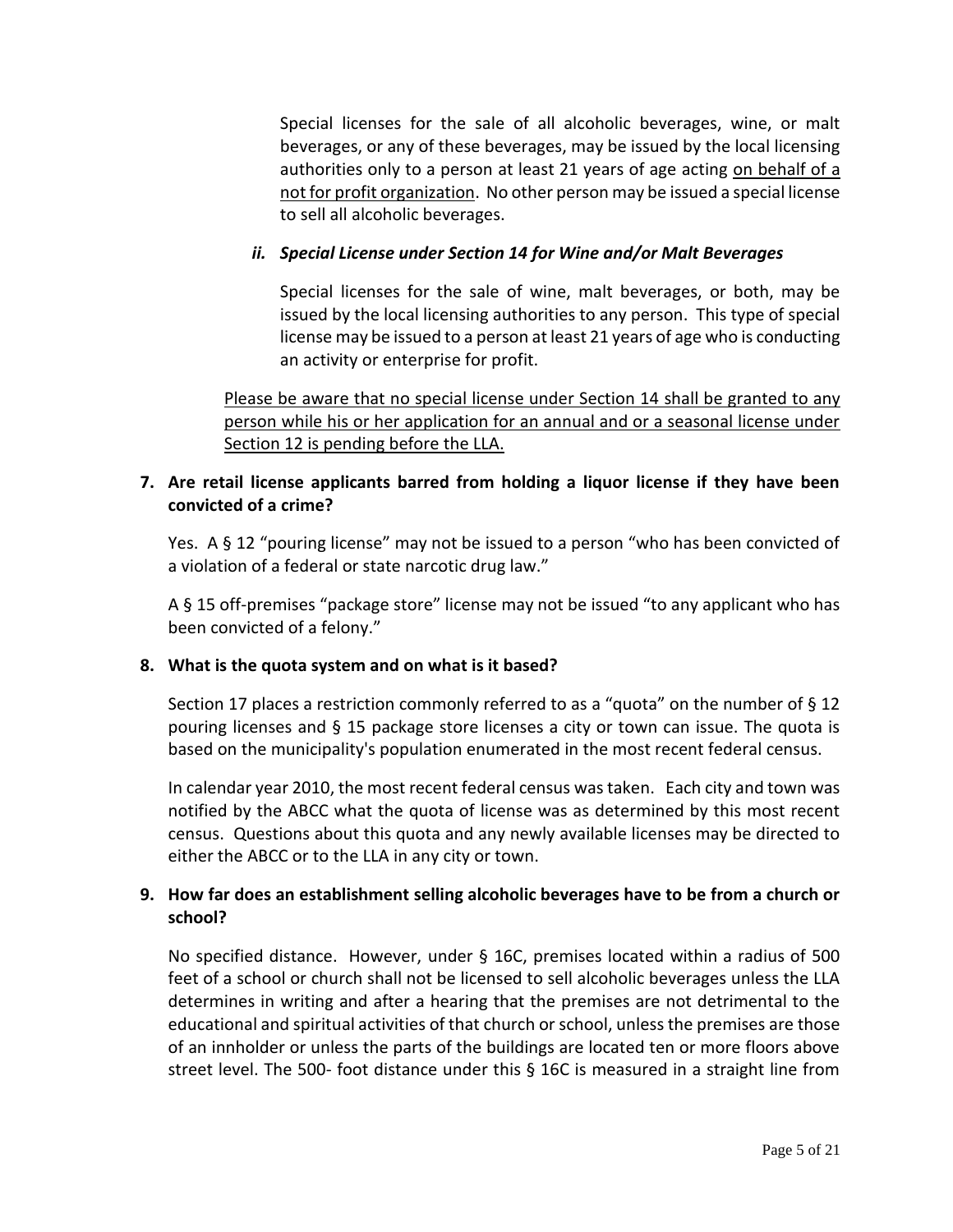the nearest point of the church or school to the nearest point of the premises to be licensed, as outlined in ABCC regulation 204 CMR 2.11.

# **10. How long does a licensee have to appeal to the ABCC an adverse decision made by the LLA?**

A licensee has five days from receipt of the written decision to appeal to the ABCC a decision made by the LLA. The five days are business days.

# **11. How long does a licensee have to appeal a decision made by the ABCC, and to whom does a licensee appeal?**

A licensee has thirty (30) calendars days from receipt of the written decision of the ABCC to appeal the decision to the Superior Court.

# **12. What are the most common reasons for license applications being denied or returned without action?**

The most common reasons for license applications being denied or returned without action are:

- a) Incomplete application;
- b) Taxes are owed to the State (Department of Revenue (the "DOR") and/or Division of Unemployment Assistance (the "DUA");
- c) The investigator was unable to complete the investigation after numerous attempts to get information from the applicant; and/or
- d) The city/town quota is full.

## **13. Can a retailer sell alcoholic beverages by auction?**

A § 15 package store may sell wine, malt beverages, and distilled spirits by auction only if the package store applies for and receives the proper license from the LLA with the prior approval of the ABCC.

To obtain such an auction license under § 14A, the package store be issued a license under § 15. These auctions must be held only at the location described on the auction license but may be licensed to be held at "premises which are either the principal place of business or headquarters of the applicant and which are legally zoned to allow such sales, or which are the premises of a licensee under Section 12 or Section 15 of M.G.L. Chapter 138."

The law imposes a number of restrictions and controls on the auction license, one of which restricts the duration and number of auction licenses that may be issued to any package store. No auction license "shall be for a duration of more than ten consecutive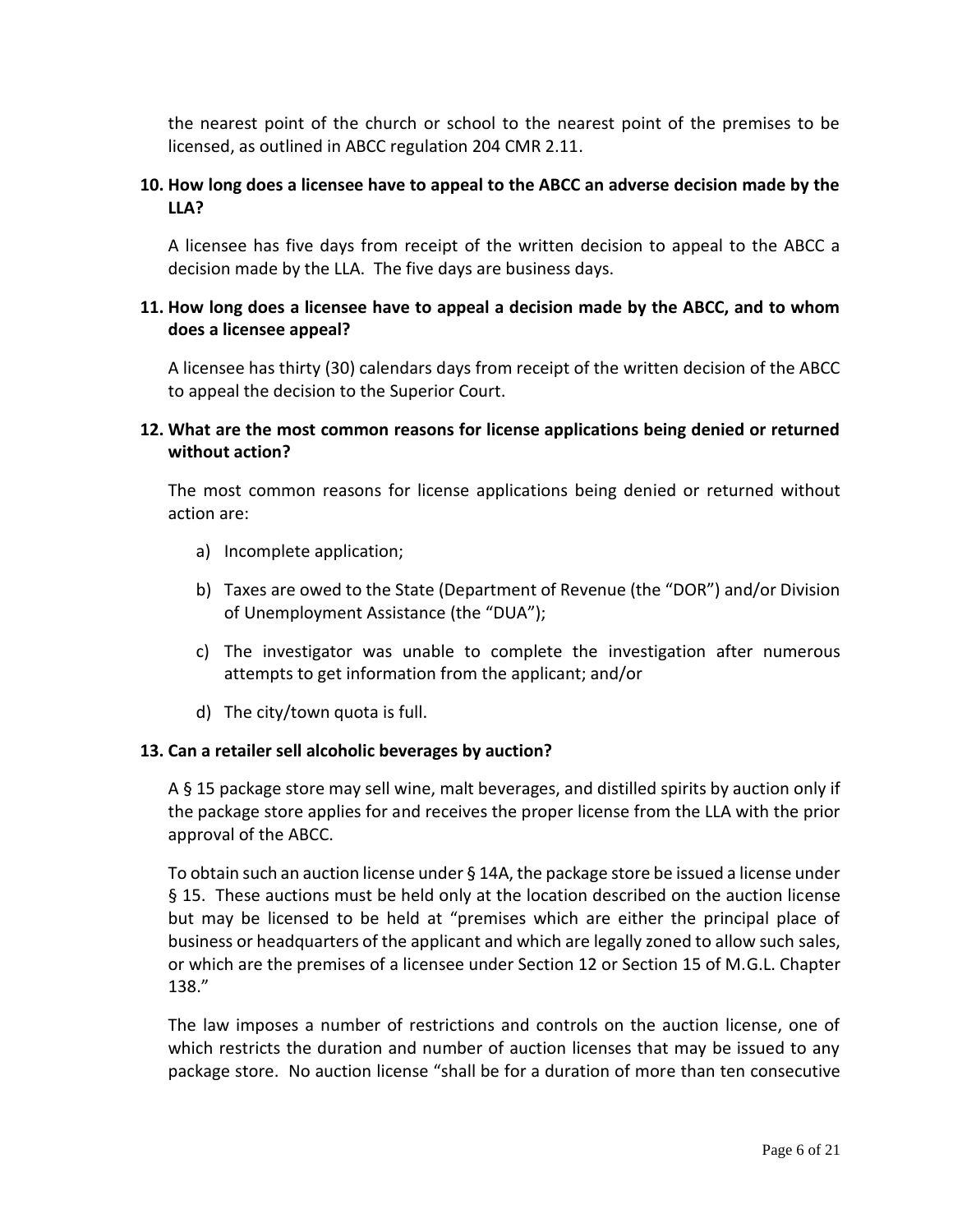calendar days and no holder of any such temporary license shall be granted more than two such temporary licenses in a calendar year."

### **14. Can a retailer use his/her license to secure a loan?**

Yes, but only under certain conditions. Section 23 states that "any license granted under the provision of this chapter may be pledged for a loan provided approval of such a loan and pledge is given by the local licensing authority and the Commission [ABCC]."

### **15. What are the different kinds of liquor assets/property that can be pledged?**

The law permits three kinds of liquor assets/property to be pledged. These are:

- a) Licenses that authorize the sale of alcoholic beverages;
- b) Corporate Stock in a corporation that holds a license to sell alcoholic beverages; and
- c) Alcoholic beverages themselves which a licensee is authorized to sell.

### **16. What is the deadline to submit my renewal?**

Under § 16A, the deadline to submit renewals for § 12 on-premises and § 15 off-premises licenses is November 30th.

## *OPERATING THE BUSINESS*

# **17. Do LLAs set the hours during which restaurants can serve alcoholic beverages on weekdays?**

To a limit. Massachusetts State Law says that § 12 licensees cannot be barred from serving alcohol between 11:00 a.m.-11:00 p.m. LLAs may grant extended opening hours between 8:00 a.m. and 11:00 a.m. and extended closing hours between 11:00 p.m. and 2:00 a.m. In no event can sales be made between 2:00 a.m. and 8:00 a.m.

#### **18. What are the Sunday hours that a § 15 package store can be open?**

A § 15 Package Store/Supermarket/Convenience Store licensee chooses the hours of sale on a Sunday, so as long as the sales do not commence before 10:00 a.m. and conclude no later than 11 p.m., or 11:30 p.m. on a day before a legal holiday.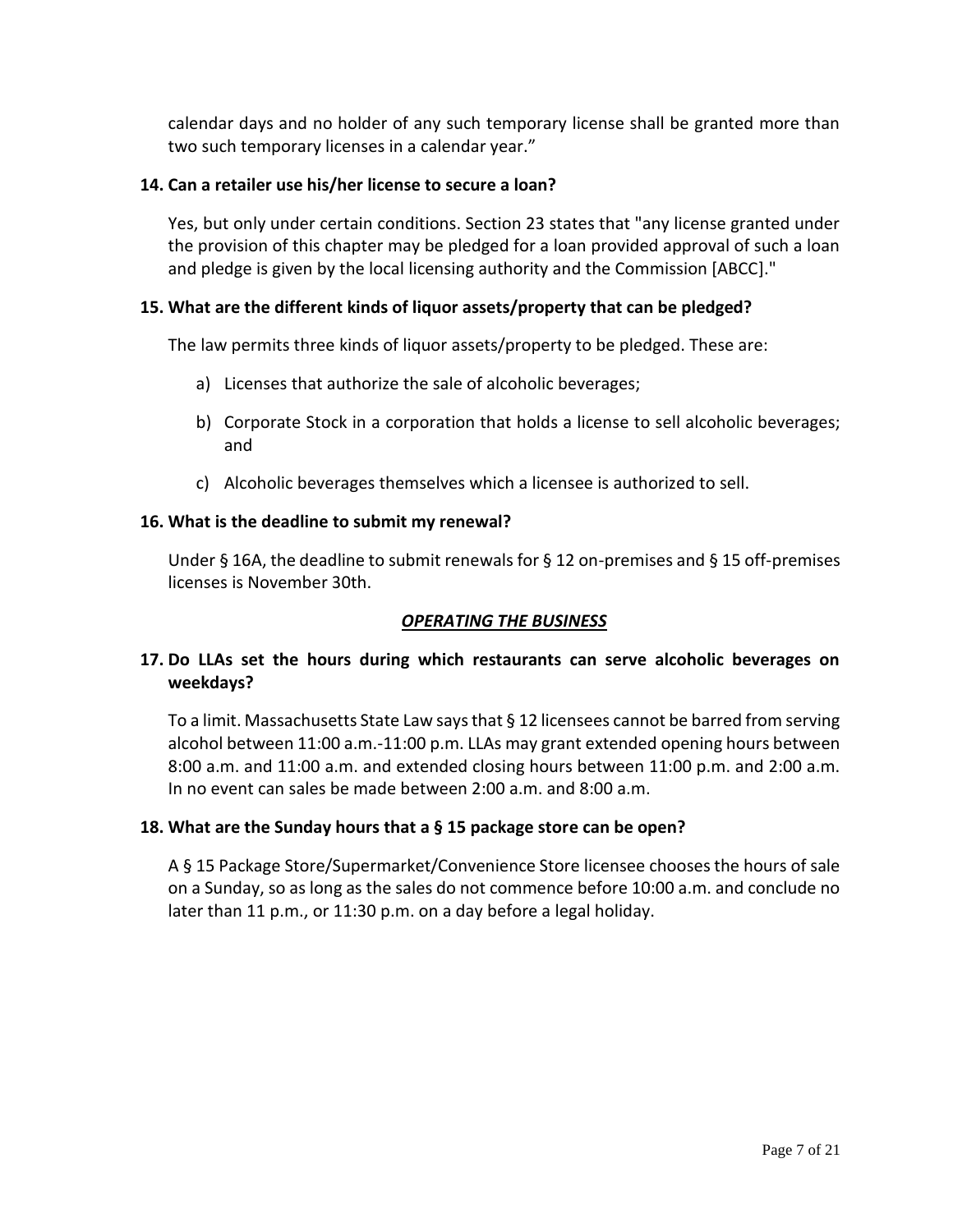### **19. What are the Sunday hours that a pouring license can be open?**

A § 12 pouring license can open on a Sunday at 12:00 noon. The exception to this is if the local licensing authority accepts a certain state law, they may authorize a restaurant, hotel, club, or veterans club to open as early as 10:00 a.m.

# **20. If a restaurant occasionally runs out of a popular item on a busy night, can the manager go to a package store and buy a few bottles to temporarily meet his/her customer's demands?**

No. All licensed retail establishments, including holders of Special Licenses (so-called "One Day" Licenses), must purchase their alcoholic beverages from a licensed Massachusetts wholesaler, manufacturer issued by the ABCC.

# **21. Can a retailer get a transportation permit to transfer product from one package store to another?**

No. Alcohol ordered by a package store must stay on its licensed premises.

# **22. Can everyone bring their own beer, wine, or other alcoholic beverages into an establishment (so-called "BYOB")?**

Not if the establishment has a liquor license. If the establishment has a liquor license, then no one can carry onto the premises their own beer, wine or other alcoholic beverages for their own private consumption (so-called "BYOB" or "brown-bagging"). If the establishment does not have a liquor license, then one must check with the city/town in which the establishment is located to learn if there is any local law dealing with bringing one's own beer onto an establishment for personal consumption.

## **23. Can "non-alcoholic beer" be served or sold to persons under twenty-one?**

Maybe. The State Liquor Control Act, M.G.L. Chapter 138, regulates "alcoholic beverages" as that term is defined by law. The law defines "alcoholic beverages" to be "any liquid intended for human consumption as a beverage and containing one half of one percent or more of alcohol by volume at sixty degrees Fahrenheit." Thus, if a product is composed or manufactured so that it contains 1/2% or more of alcohol by volume at sixty degrees Fahrenheit, it is an "alcoholic beverage" and subject to the Liquor Control Act. If a product is composed or manufactured so that it contains less than 1/2% of alcohol by volume at sixty degrees Fahrenheit, it is not an "alcoholic beverage" and is not subject to the Liquor Control Act.

A product that is not an "alcoholic beverage" may be subject to regulation by a city or town under its authority under M.G.L. Chapter 140. Therefore, one must also check the local laws of each city or town about "non-alcoholic beer."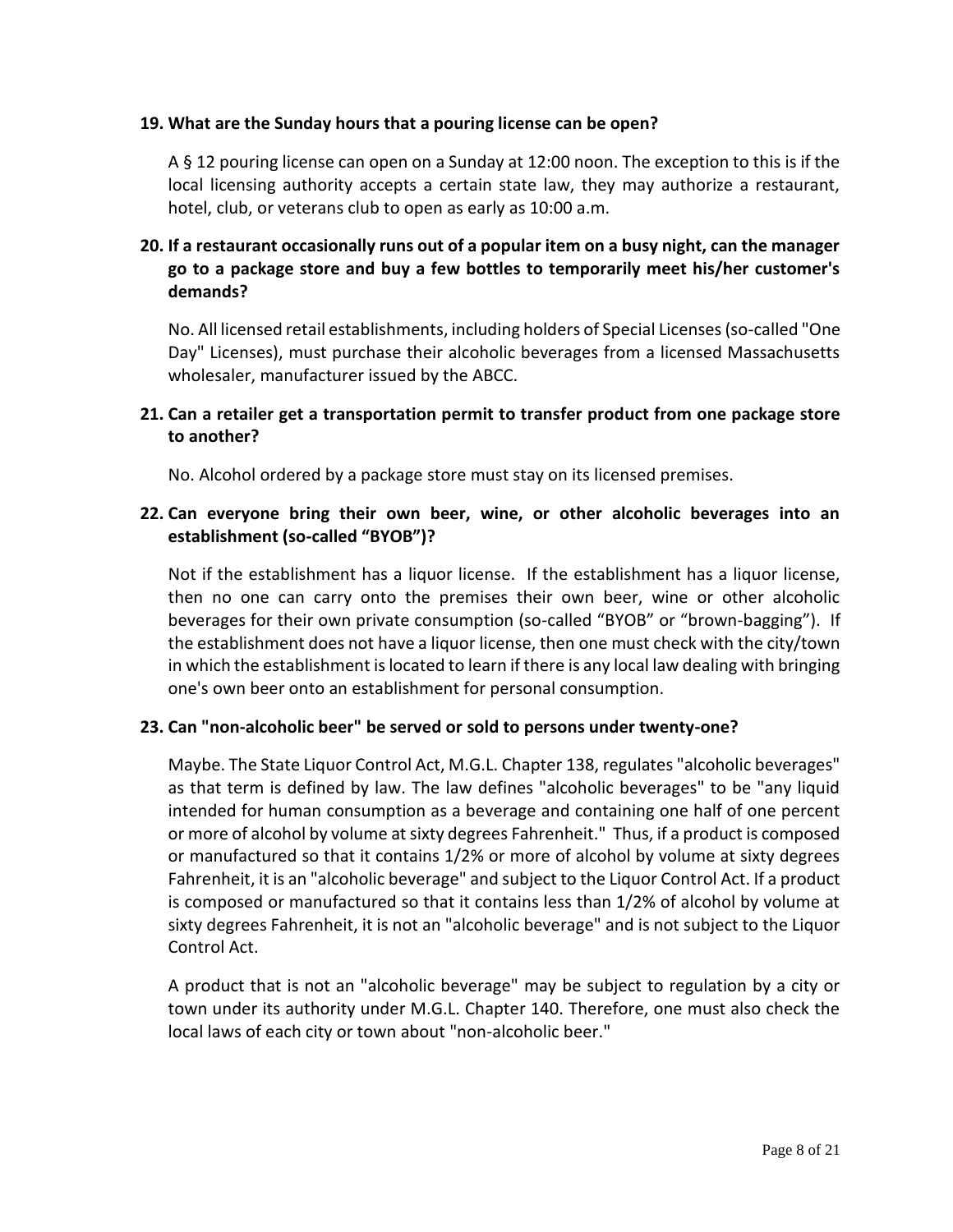# **24. Is a person dining alone in a restaurant able to order a pitcher of beer to go along with his/her meal?**

No. If this order was taken and delivered, or, if such a request were honored, it would be a violation of the ABCC's regulation commonly called the "Happy Hour" regulation, 204 CMR 4.00. This regulation prohibits the sale or delivery of malt beverages or mixed drinks by the pitcher except to two or more persons at any one time. The Happy Hour regulations also prohibit the sale or delivery of more than two drinks to one person.

# **25. Is a person dining alone in restaurant able to order a bottle of wine to go along with his/her meal?**

Yes. The exception to "The Happy Hour Regulations" allows one individual to purchase a bottle of wine with a meal. Otherwise, without a meal, a bottle of wine must be served only to two or more people. Should the person wish to take any remaining wine off of the § 12 licensee's premises, the licensee must comply with ABCC regulation 204 C.M.R. 2.18 regarding the resealing of partially consumed bottles of wine.

## **26. How old do you have to be to tend bar?**

At least 18 years of age. Although § 34 prohibits the sale or delivery of alcoholic beverages to a person under 21 years of age, nothing in § 34 prohibits a licensee from employing a person 18 years old or older for the direct handling, selling, mixing or serving of alcohol or alcoholic beverages

# **27. What forms of identification are acceptable to prove that someone is twenty-one years of age or older, so that person may be served, delivered, or allowed to possess or purchase alcoholic beverages?**

If a licensee is charged with permitting the service, delivery to, or furnishing of alcoholic beverages to a person under 21 years of age, under current state law, a licensee has a defense only if the licensee can affirmatively prove that prior to permitting the service, delivery or possession of alcoholic beverages by a person, the licensee requested, was shown, examined and reasonably relied on either:

- 1) A Massachusetts Driver's License;
- 2) A Massachusetts Liquor Identification Card;
- 3) A Massachusetts Identification Card;
- 4) A Passport Issued by the United States or a government that is officially recognized by the United States;
- 5) A Passport Card for a Passport issued by the United States; and
- 6) A Military Identification Card.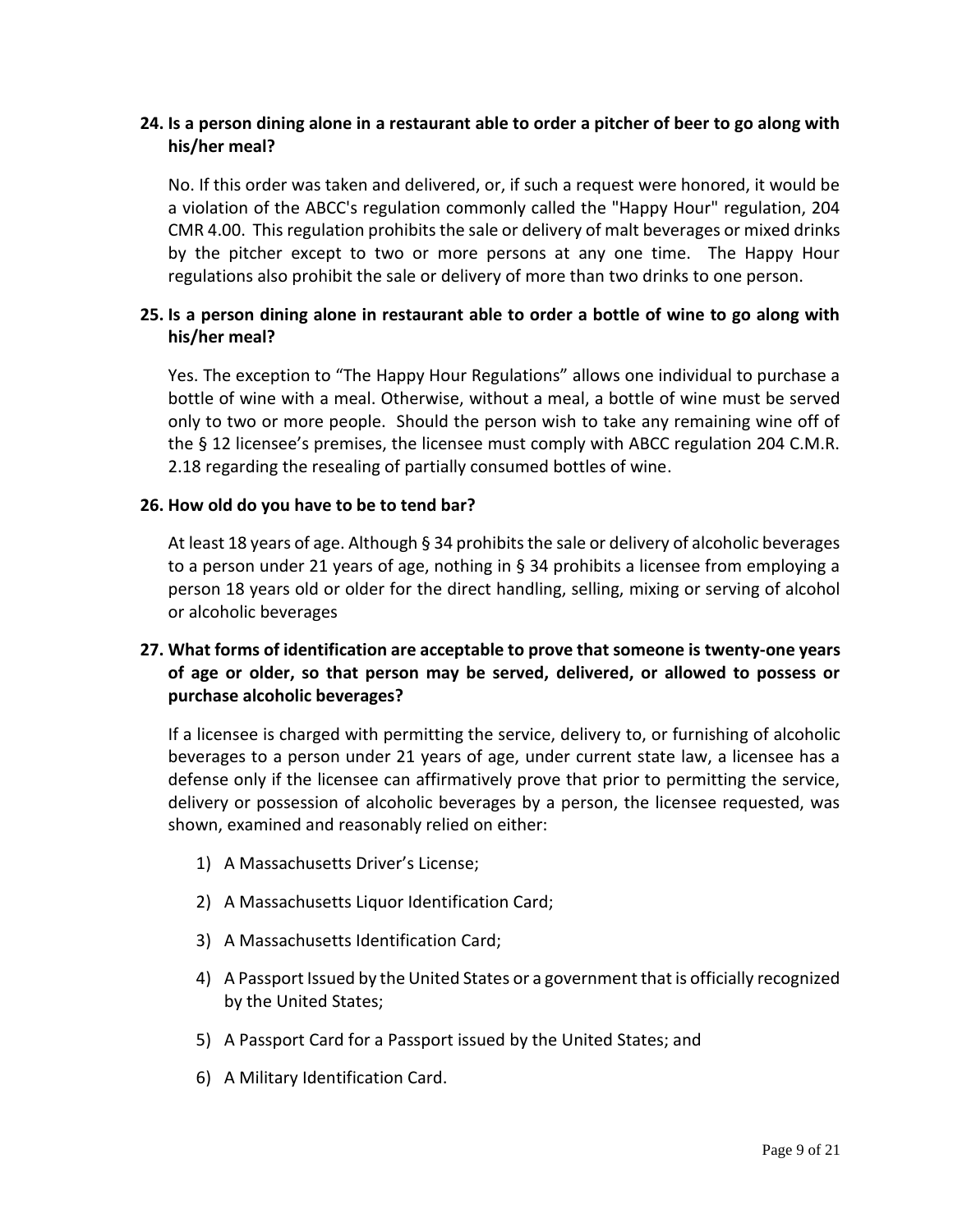Reliance by a licensee on any other form of identification to determine proof of age does not give the licensee a defense.

Neither the state Liquor Control Act nor the regulations of the ABCC require identification to be checked as a condition to selling or delivering an alcoholic beverage to any person (except in the case of certain deliveries to consumers at their homes or offices). Each licensee is left to decide for itself what policy to establish on checking identification prior accepting orders for, selling and delivering alcoholic beverages. Some licensees adopt a conservative policy, as they may legally do under the Liquor Control Act and the ABCC regulations, and require proof of age from any person who appears to be younger than thirty years of age and accept as proof of age only the six pieces of identification that give a licensee a defense to any criminal conviction, civil liability and/or administrative prosecution.

Therefore, while a licensee may choose to rely upon any form of identification to obtain proof of age, only these specific six forms of identification provide a defense to a charge of service, delivery, or furnishing of alcoholic beverages to a person under 21 years of age.

### **28. If a patron is not driving, does it matter how many drinks s/he is served?**

Yes. Massachusetts state law prohibits the service of alcoholic beverages to an intoxicated patron under § 69. It is still a violation to serve to an intoxicated person even if person is not driving.

#### **29. Is spirit tasting allowed in Massachusetts?**

Yes. These spirit tastings can only be held at premises licensed under § 15 ("package stores") or restaurants, hotels or function halls licensed under § 12. Each spirit tasting event must be conducted in full compliance with the conditions set by Ch. 138.

A farmer-distillery licensed under § 19E of Ch. 138 may also offer free samples on their distillery premises of their brand distilled alcohols.

# **30. Do restaurants, hotels, function halls and package stores need to meet certain requirements while conducting a wine tasting, malt beverages and spirit tastings?**

Yes. Restaurants, hotels, and function halls holding wine, malt beverages and spirits tasting must provide food with the alcoholic beverages and they must not solicit orders for any off-premises consumption. The manager of the restaurant, hotel, or function hall is responsible for controlling the dispensing of the alcoholic beverages and the size of each serving is limited to the following amounts:

- Malt beverages one (2) ounce serving
- Wine beverages one (1) ounce serving
- Spirits beverages one (1/4) ounce serving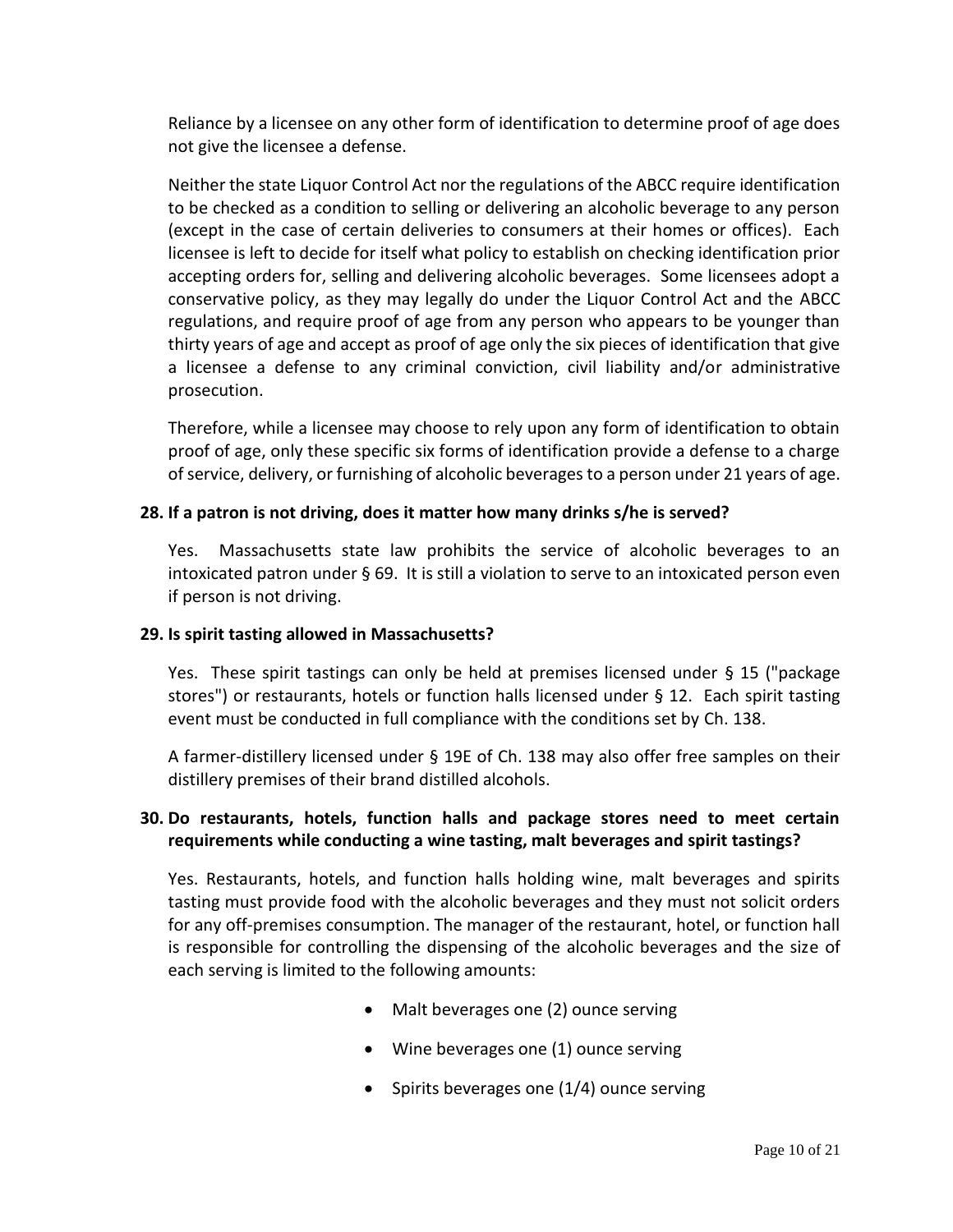Package stores may not charge for any wine, malt beverages or spirits tasting, and they must also limit the above stated serving sizes. All alcoholic beverages tasted must also be available for sale on such premises.

# **31. Can § 12 (on-premises) establishments with wine and malt licenses serve cordials and liqueurs?**

Yes. Section 12 allows cities and towns, which vote to accept the provisions of the law, to permit common victuallers licensed to sell wine and malt beverages under § 12 to also sell liqueurs and cordials, subject to approval of the LLA and the ABCC.

# **32. Can a § 15 "package store" licensee take orders from its customers and deliver the orders, containing alcoholic beverages, to the customers?**

Yes. However, in order to transport the customers' orders, the licensee will need to obtain a transportation permit from the ABCC to transport and deliver alcoholic beverages sold by the licensee directly to its customers. When delivering orders containing alcoholic beverages, each driver shall carry with him the vehicle permit or a certified copy of it.

Please be aware that only the § 15 licensee or its employees may deliver its alcohol to customers; no third-party delivery services may be used for this purpose.

# *CLUB LICENSES*

## **33. Can "Club Licensees" serve non-members?**

Clubs may serve alcoholic beverages only to members of the club. However, subject to regulations made by the LLAs, a guest of a member may be served an alcoholic beverage after s/he has been introduced by the member as a guest. Should the member at any time leave the premises, the bartender can no longer serve the guest and the guest must also vacate the premises.

# **34. May Club Licensees restrict, distinguish or discriminate among their membership regarding entering certain areas of the premises?**

No. No club licensee except a club that is distinctly private, may make any distinctions, discrimination, or restriction on account of race, color, religious creed, national origin, gender, sexual orientation, physical or mental disability or ancestry relative to the admission of any person to membership in the club, or to admission to the premises as a guest, or relative to the treatment of any member or guest at the club premises.

## **35. What determines whether a club is distinctly private?**

The decision whether a club is distinctly private is based on, but not limited to, the following criteria: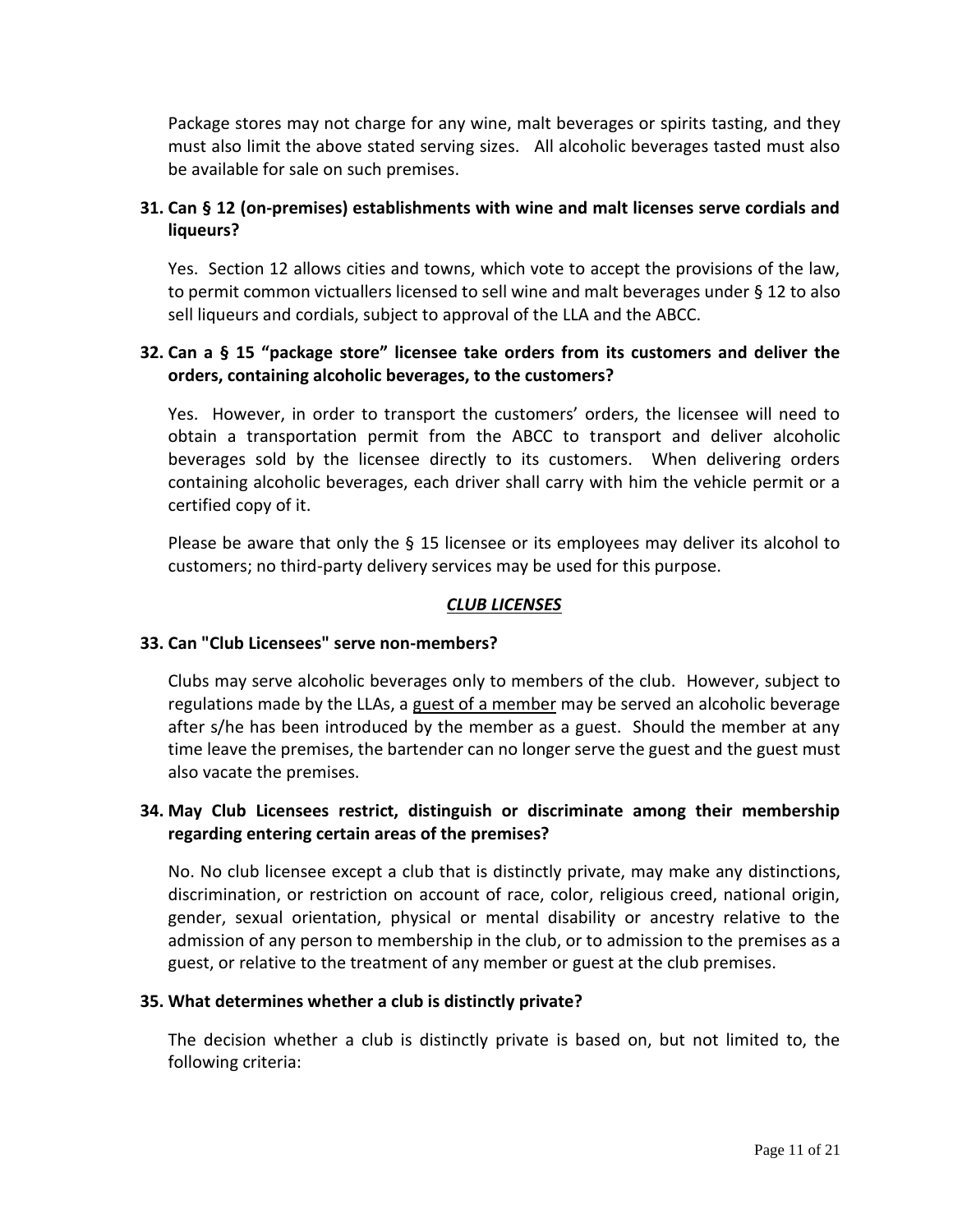- a) The extent to which the club facilities, alcoholic beverages licenses or both are used for commercial purposes;
- b) Club membership exceeding 200 persons;
- c) The availability of regular meal and beverage services on the premises;
- d) The degree to which the club receives payment for dues, fees, use of space, facilities, services, meals or beverages directly or indirectly from or on behalf of non-members for the trade or business or professional interests;
- e) The frequency with which the premises, or part of it, are used for conferences and meetings sponsored by or on behalf of trade or business or professional enterprises;
- f) The extent to which club facilities, like meal and beverage services, are utilized by non-members;
- g) The degree to which persons are selected for membership in the club on the basis of trade, business or professional associations or achievement;
- h) The number of partners, officers, directors or trustees of trade or business or professional enterprises who are members; and
- i) The club's holding, by lease or otherwise, of any interest in real property owned by a governmental entity or municipality.

# *FINES, THE BOTTLE BILL AND OTHER MISCELLANEOUS INFORMATION*

# **36. Is the ABCC required to accept from a licensee a fine as an offer in compromise in lieu of suspension?**

No. The ABCC may accept an offer in compromise in lieu of suspension under § 23 from a licensee or certificate of compliance holder (an out-of-state supplier) if they petition the ABCC to accept this offer in compromise within twenty (20) calendar days following notice of a suspension of the license by the ABCC. The fine to be paid is calculated according to the formula set out in § 23: Fifty percent of the per diem gross profit multiplied by the number of license suspension days, with the gross profit to be determined as gross receipts on alcoholic beverage sales less the invoiced cost of goods sold per diem. In no event is the fine less than \$40.00 per day. It is worth noting that LLAs are not authorized to accept "fines in lieu."

## **37. Can a bar, restaurant, or hotel offer a free drink?**

No. A bar, restaurant or hotel cannot offer any free drinks. However, a bar, restaurant, or hotel can include a drink as part of a meal package under certain circumstances. The ABCC's "Happy Hour" Regulations, and November 23, 2009 Advisory should be consulted for further information.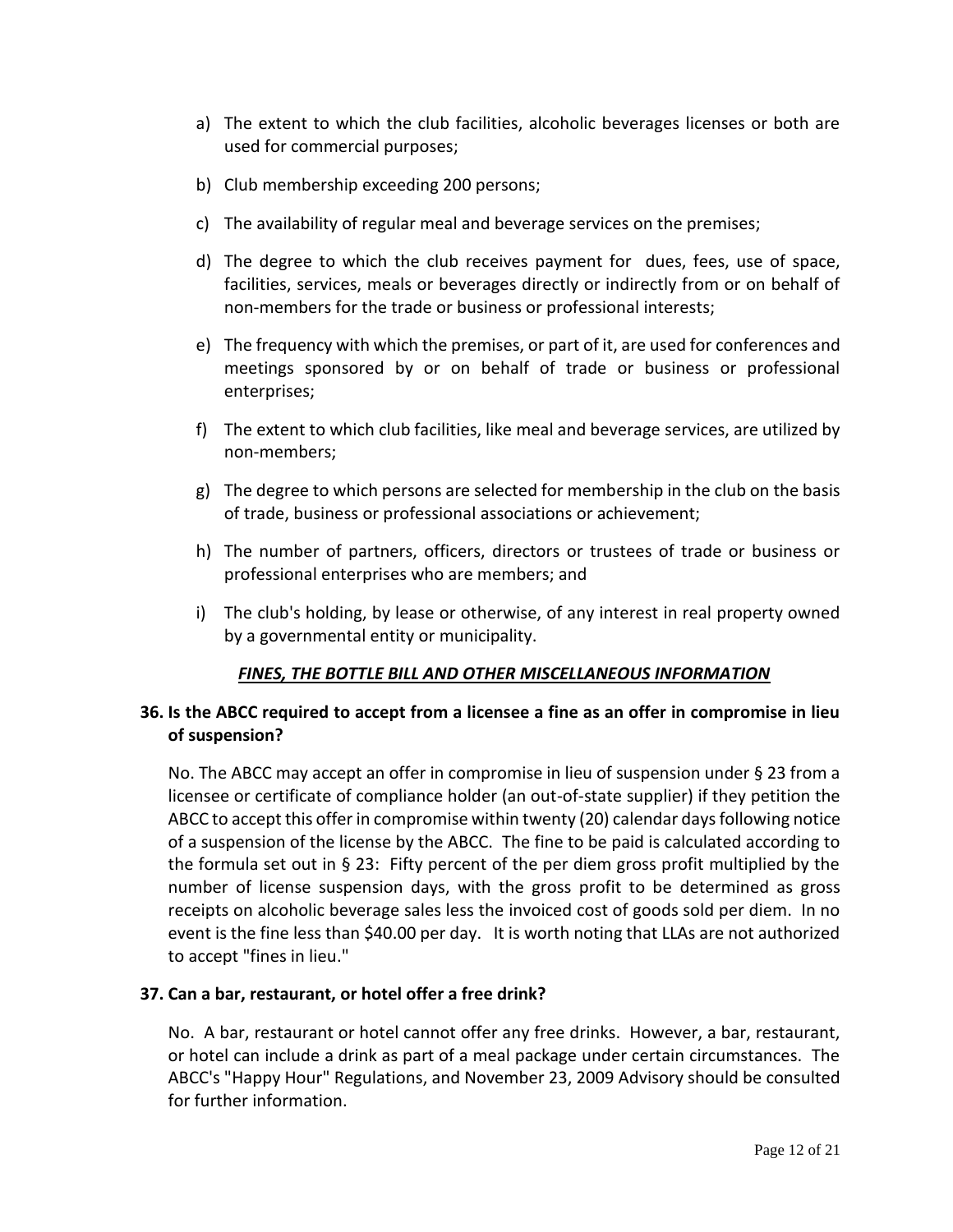# **38. Can a bar, restaurant, or hotel increase the price for alcoholic beverages during the evenings when they have entertainment?**

No. Alcoholic beverages must be sold to all persons at the same price for a calendar week. A § 12 on-premises licensee cannot change its prices -- up or down -- during the week.

#### **39. Are containers for wine coolers redeemable under the Bottle Bill?**

No. Although several attempts have been made to include containers for wine coolers under the provisions of the Bottle Bill, to date they are not required to be redeemed.

### **40. May a retailer require that bottles be washed before redeeming the five-cent deposit?**

No. A retailer may refuse to accept beverage containers that are not in acceptable condition. The "acceptable condition" depends on the type of container:

- a) A refillable glass container must be able to hold liquid, be able to be resealed, be in its original shape, not be chipped and not be cracked to be acceptable.
- b) A non-refillable glass beverage may be chipped, but may not have the bottom broken out or broken off to be acceptable.
- c) Metal cans and plastic bottles must be easily identifiable and reasonably intact to be acceptable.

A retailer may refuse to accept a container which is not in a reasonably clean condition. All containers must be free of foreign materials, such as paper, sticks, and cigarettes. A retailer may refuse to accept a container that is not empty. State law provides a container is "not empty" if the container "holds a liquid in any significant amount." A retailer may refuse to accept a metal can which is substantially altered from its original shape.

## **41. May a retailer limit the amount of returnable containers he will accept from a person?**

Yes. A retailer may refuse to accept more than 120 containers in one 24-hour period from any one person; however, he may choose to accept more.

# **42. Can a licensee change a manager, stockholder, officer, director, the holder of an interest in the license or take on a new partner or investor at any time?**

No. Any change of a licensed manager, stockholder, officer, director, change in beneficial interest or the addition of a new partner or investor is not legal unless and until the new individual(s) is (are) approved by both the LLA and the ABCC.

# **43. When can I start selling and allowing my customers to drink alcoholic beverages on my newly added patio area?**

No sales or consumption of any alcoholic beverages can be allowed by the license holder in the patio area unless and until the changes to their location are approved by both the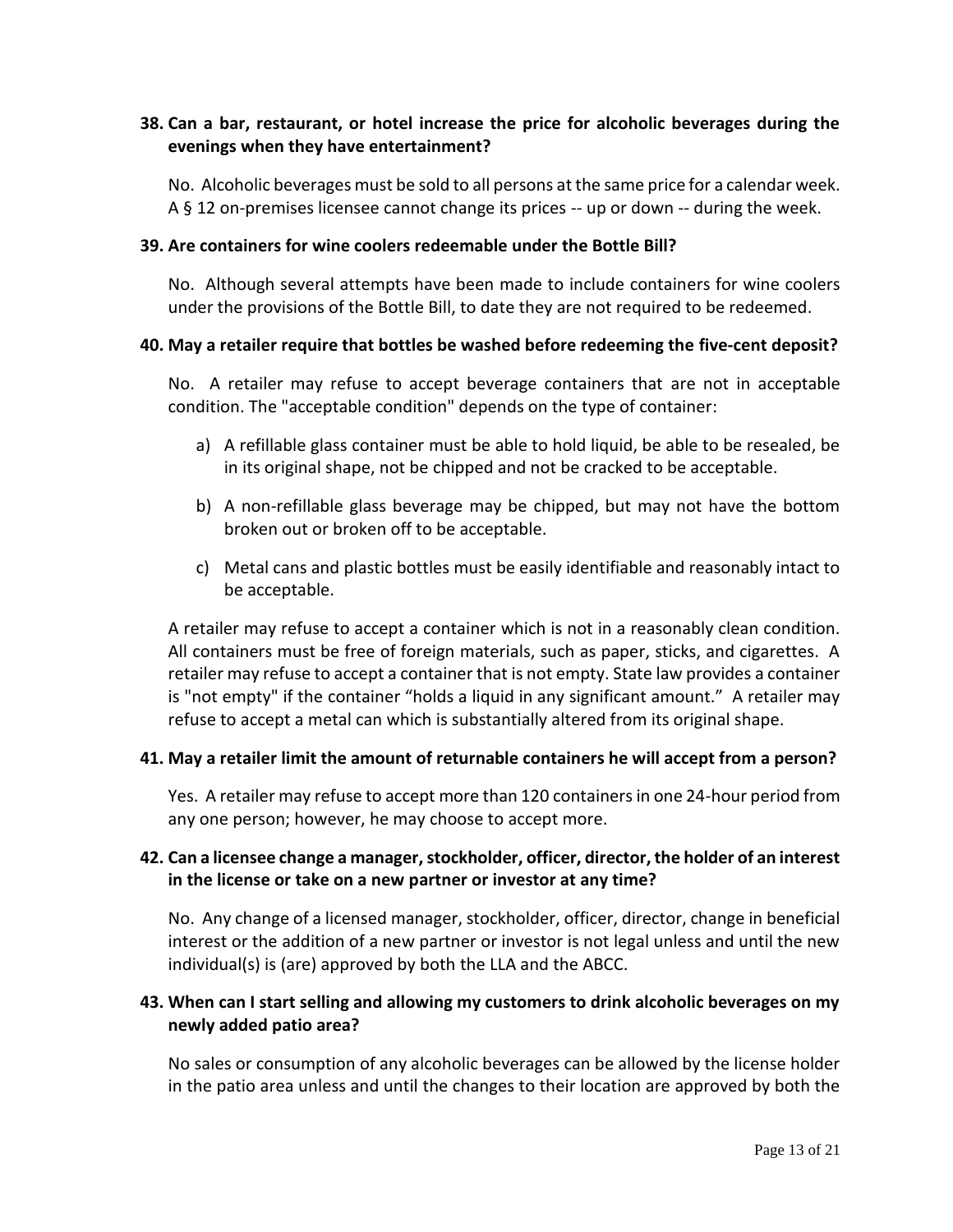LLA and the ABCC, and a new amended license (with the approved changes added to the description of premises) is issued.

## **44. Can a one-day license or BYOB be issued or allowed at the premises covered by seasonal license during the period that the seasonal license is dormant?**

The LLA sets the actual term that a seasonal licensee can operate. The LLA can permit a seasonal licensee to operate as late as January 15th (e.g. The seasonal licensee opens on April 1, 2012 and can operate as late as January 15, 2013). However, no one-day license or BYOB can be issued or allowed on that seasonal license premises during the dormant period of January 16th- March 31st.

# **45. If my approved licensed manager resigns or quits is my liquor license automatically suspended?**

No. While a license holder must always have an approved license manager in control of the alcohol license operations, the absence of the approved license manager does not automatically suspend or otherwise affect the license status in any way. The licensee is required to petition the LLA and the ABCC for a change of manager immediately.

## **46. How can I view the public records of a licensee?**

The ABCC complies with the Massachusetts Secretary of the Commonwealth's rules and regulations regarding public records requests and inspections. Generally, a request should be made in writing to the ABCC, which should include a detailed description of the information you are seeking. The ABCC then will provide a response within ten (10) days including the cost for production. Please note that documents not subject to the public records laws will be redacted.

# **47. I am a creditor and a licensee owes money to me. I have learned that the licensee has applied to transfer his license. Can the ABCC stop the transfer until he pays me?**

No. In order to stop the transfer of a license based on an outstanding debt to a private individual or business, the individual or business must obtain a court order of an injunction prohibiting the licensee from transferring the license. Then, only a judge may lift the injunction and permit the transfer.

Please be aware that while a party may obtain an attachment under Mass. R. Civ. P. 4.1 against a license issued by the LLA, an attachment does not prohibit the sale or transfer of a license, but instead only encumbers it. Therefore, the ABCC may not prevent the sale or transfer of a license on the basis of an attachment alone. Only a court order and/or injunction prohibiting the sale or transfer of the license is sufficient to stop a sale or transfer of a license.

# **48. Can a Local Licensing Authority restrict a § 15 Package Store from selling "nips," single bottles of beer, etc.?**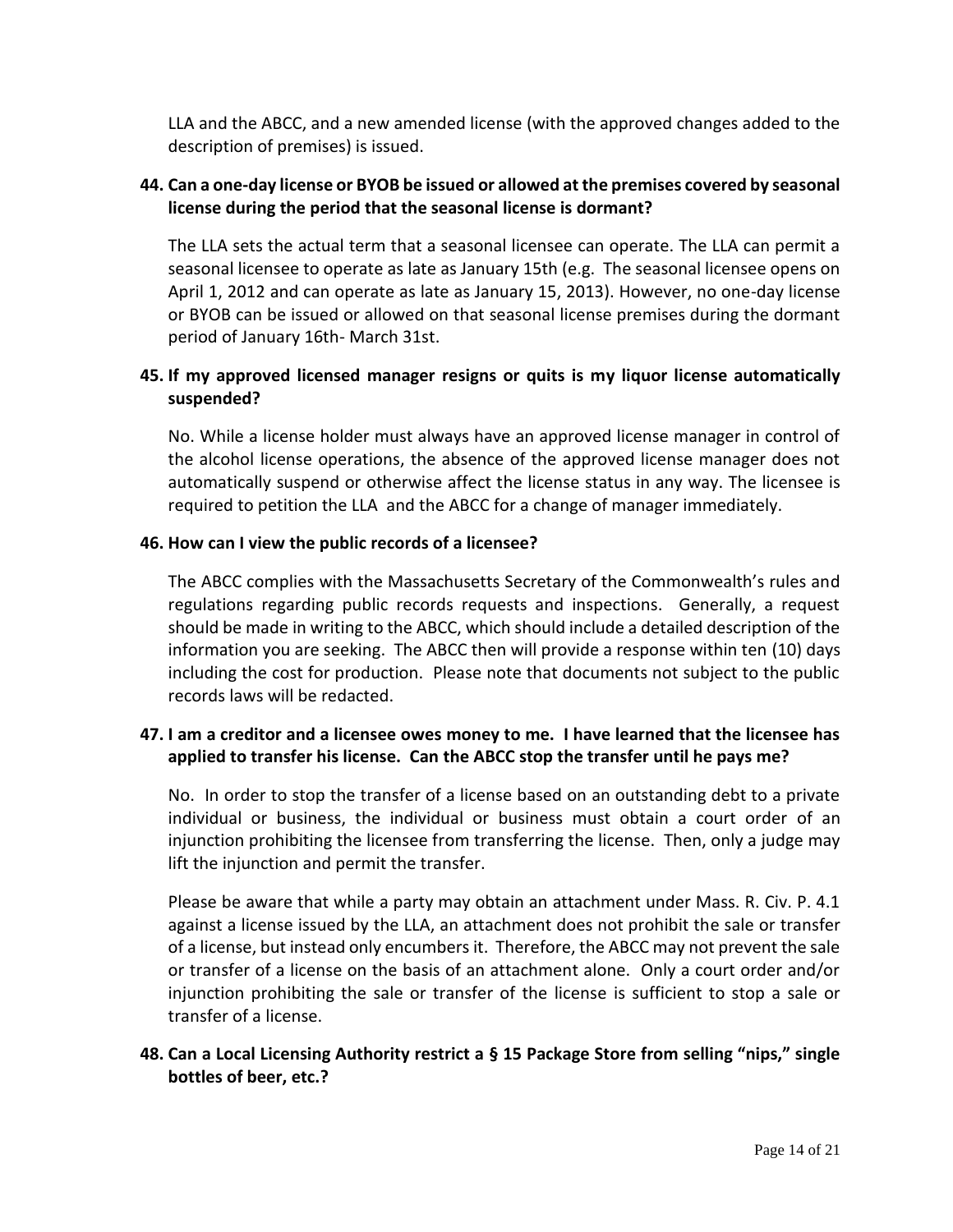Yes, an LLA may restrict its granting of § 15 package store licenses to prohibiting the sale of "nips" and single bottles of beer.

# **STATE ALCOHOL LICENSES**

### *General Questions*

# **49. Does the ABCC issue licenses directly to any segments of the alcoholic beverages industry?**

Yes. The ABCC is the sole issuing authority for all licenses other than retail licenses and certain "one day" licenses. This includes licensing manufacturers (including wineries, breweries, and distilleries), wholesalers/importers, railroads, airlines, ships, ship chandlers and caterers. It is the sole issuing authority of liquor transportation permits for express or trucking companies, ships, railroads, caterers, and airlines. It also issues permits to salespersons employed by wholesalers and importers, brokers, farmerwineries, farmer distillers and farmer-breweries.

### *Farmer-Series Licenses*

### **50. Can a farmer-winery sell their wines at a fair or farmers' market?**

Under § 15F, an LLA may grant a license to a farmer-winery, licensed under § 19B or licensed in another state, to sell wine for consumption at an indoor or outdoor agricultural event, as sanctioned by the Massachusetts Department of Agriculture, as long as the requirements listed under § 15F are met. A licensee under this section may also offer samples of wine to prospective customers at the agricultural event without charge.

Agricultural events are sanctioned by the Department of Agriculture and generally include farmers' markets and agricultural fairs. The farmer-winery/applicant must submit documentation to the LLA evidencing that the event is sanctioned by the Massachusetts Dept. of Agriculture as an "agricultural event." This type of license is issued at the sole discretion of the LLA and does not require the approval of the ABCC, but cannot overlap any area or premises that is already covered by an existing license.

The ABCC has created an application for a license to sell wine at a farmers' market. Please refer to the ABCC's June 10, 2011 Advisory for more information.

#### **51. What is the difference between a Pub Brewery and Farmer Brewery?**

A farmer-brewery license permits a licensee to produce malt beverages and then sell them (a) at wholesale to certain other licensees; (b) at wholesale to any person in any state or foreign country; and (c) at retail by the bottle to consumers for consumption off the brewery premises.

A pub-brewery license, on the other hand, authorizes a licensee to produce malt beverages and sell them at retail to consumers for consumption on the brewery premises.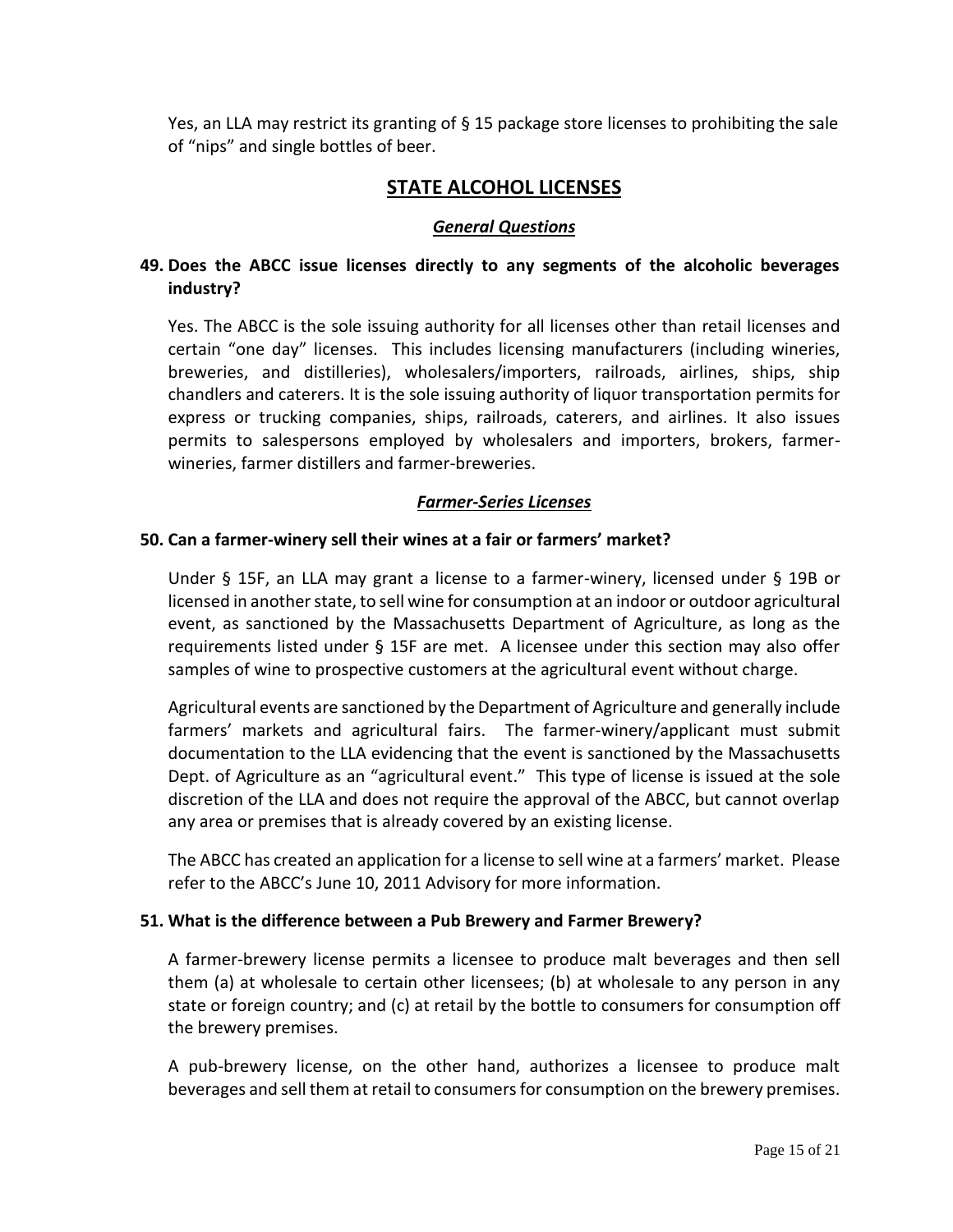## **52. Can I have my brewery, distillery, and winery on the same premises?**

If you would like to have a farmer-brewery, a farmer-distillery, and a farmer-winery at the same location, each business must be on separate and distinct parts of the property. In other words, each license would list a different portion of the property as being only for a brewery, distillery, or winery. The premises for each license cannot overlap. However, a licensee that owns more than one type of farmer-series license can apply for a § 19H pouring permit that will permit any and all alcohol produced by it (or for it and sold under its brand name) to be sold for on-premises consumption on any of its farmer-series premises and vineyards/farmlands, so long as the licensee's vineyards/farmlands are operated as appurtenant and contiguous to each other. Please see the ABCC's August 11, 2016, Advisory addressing this permit type.

# **53. I would like to produce cider. What type of license should I apply for?**

Cider is considered wine according to §§ 1 & 19B, so you would apply for a farmer winery license.

# **54. What permit do I need to sell my beer/spirits at a Farmer's Market?**

Malt beverages and spirits may not be sold at farmers' markets. Under § 15F, only wine produced by farmer-wineries may be sold at farmers' markets. A special license must be obtained for a farmer-winery to sell wines at farmers' markets, and the application can be found on the ABCC website.

The ABCC has created an application for a license to sell wine at a farmers' market. Please refer to the ABCC's June 10, 2011, Advisory for more information.

# **55. What is the difference between a Farmer Series license (Brewery/Winery/Distillery) and a Manufacturer's license?**

A farmer-brewery license is a license authorizing producing malt beverages from the fermentation of malt with or without cereal grains or fermentable sugars, or of hops, provided that said hops or cereal grains are grown by the farmer-brewer and to sell at wholesale to licensed manufacturers, wholesalers, farmer-brewers, and licensed retailers in Massachusetts, at wholesale to other buyers specified in state law, and at retail by the bottle for consumption off the premises.

A farmer-winery license is a license authorizing producing, rectifying, blending or fortifying wine from fruits, flowers, herbs or vegetables and sell to licensed wholesalers in Massachusetts, to persons in a state or territory in which the importation and sale of wine is not prohibited by law at retail or wholesale, and at wholesale to a person in any foreign country.

A farmer-distillery license is a license authorizing producing, manufacturing or distilling of distilled spirits by the person who grows fruits, flowers, herbs, vegetables, cereal grains or hops for the purpose of producing alcoholic beverages. A farmer-distillery may sell at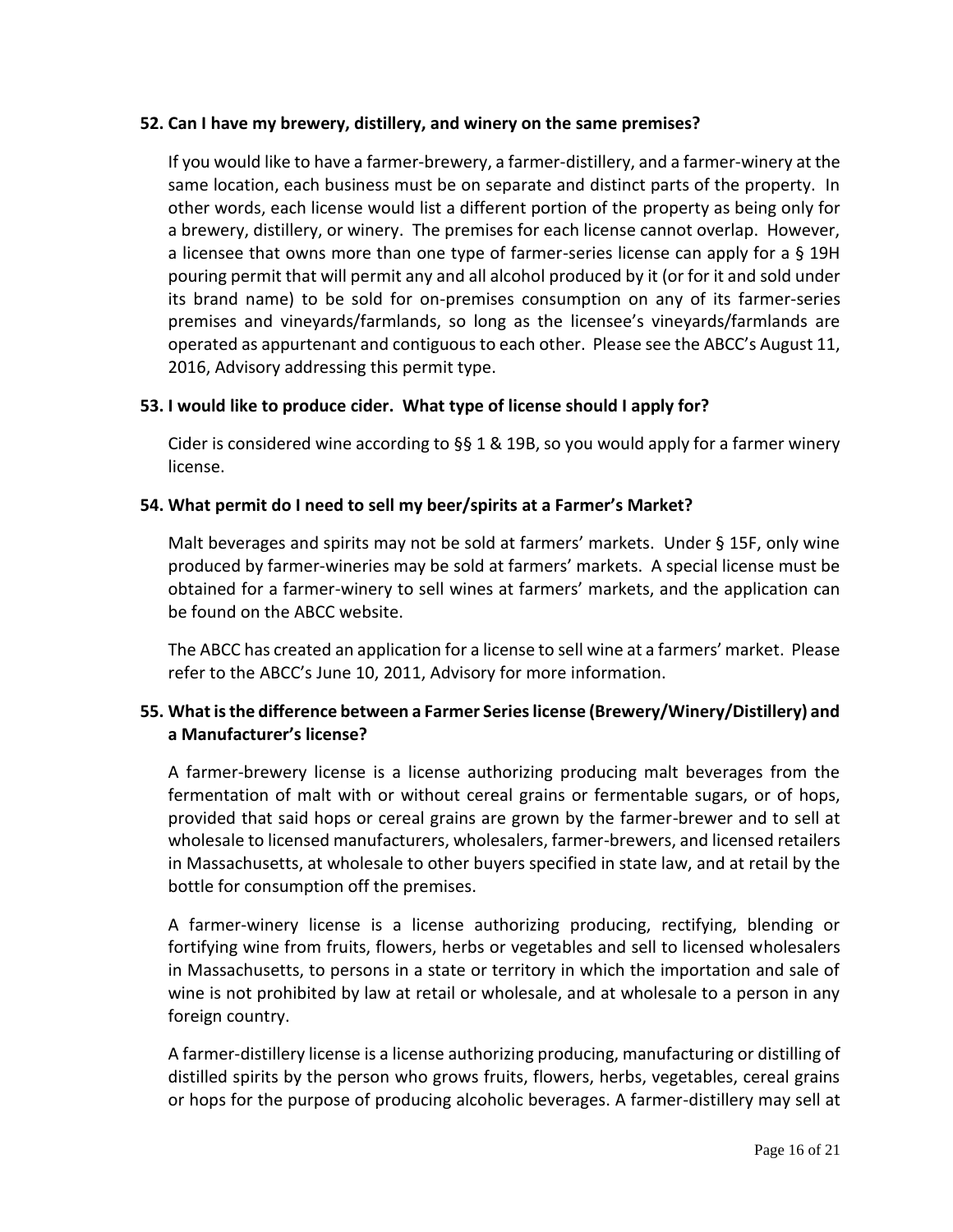wholesale to licensed farmer-distilleries, manufacturers, wholesalers, and licensed retailers in Massachusetts, at wholesale to other buyers specified in state law, and at retail by the bottle for consumption off the premises.

A manufacturer's license authorizes the manufacturing, rectifying or blending of all kinds of alcoholic beverages (or wine and malt beverages) and sale of those beverages manufactured, rectified or blended to other licensed manufacturers, wholesalers and retailers in Massachusetts.

# *CERTIFICATES OF COMPLIANCE*

## **56. Can an out-of-state supplier/manufacturer (a Certificate of Compliance holder) sell directly to a retailer?**

No. An out-of-state supplier/manufacturer (a Certificate of Compliance holder under § 18B) can only sell their alcoholic beverages to licensed Massachusetts wholesalers.

### **57. Does Massachusetts require brand registration?**

Massachusetts does not require brand registration.

## *DIRECT SHIPMENT OF ALCOHOL TO CONSUMERS*

#### **58. Can out-of-state suppliers ship beer or spirits directly to Massachusetts consumers?**

No. Only out-of-state wineries may obtain a direct shipment license under § 19F that permits them to ship directly to Massachusetts consumers. In-state farmer-wineries licensed under § 19B may also apply for this license.

Please see the ABCC's November 21, 2014 Advisory regarding direct wine shipping for further details.

### **59. Can a direct shipment license holder apply for a salesman permit?**

No, direct wine shipment licensees cannot obtain salesman permits.

## *CATERERS*

## **60. As a caterer licensed under § 12C, who do I need to communicate with before catering events?**

48 hours before the event, the caterer must provide written notice of the event to the local police chief and Local Licensing Authority. This needs to include a copy of your § 12C caterer's license, a copy of the liquor liability insurance, and emergency contact information for the manager of the § 12C license.

#### **61. Can I buy my alcohol from a package store?**

No, caterers must purchase their product from a licensed Massachusetts wholesaler.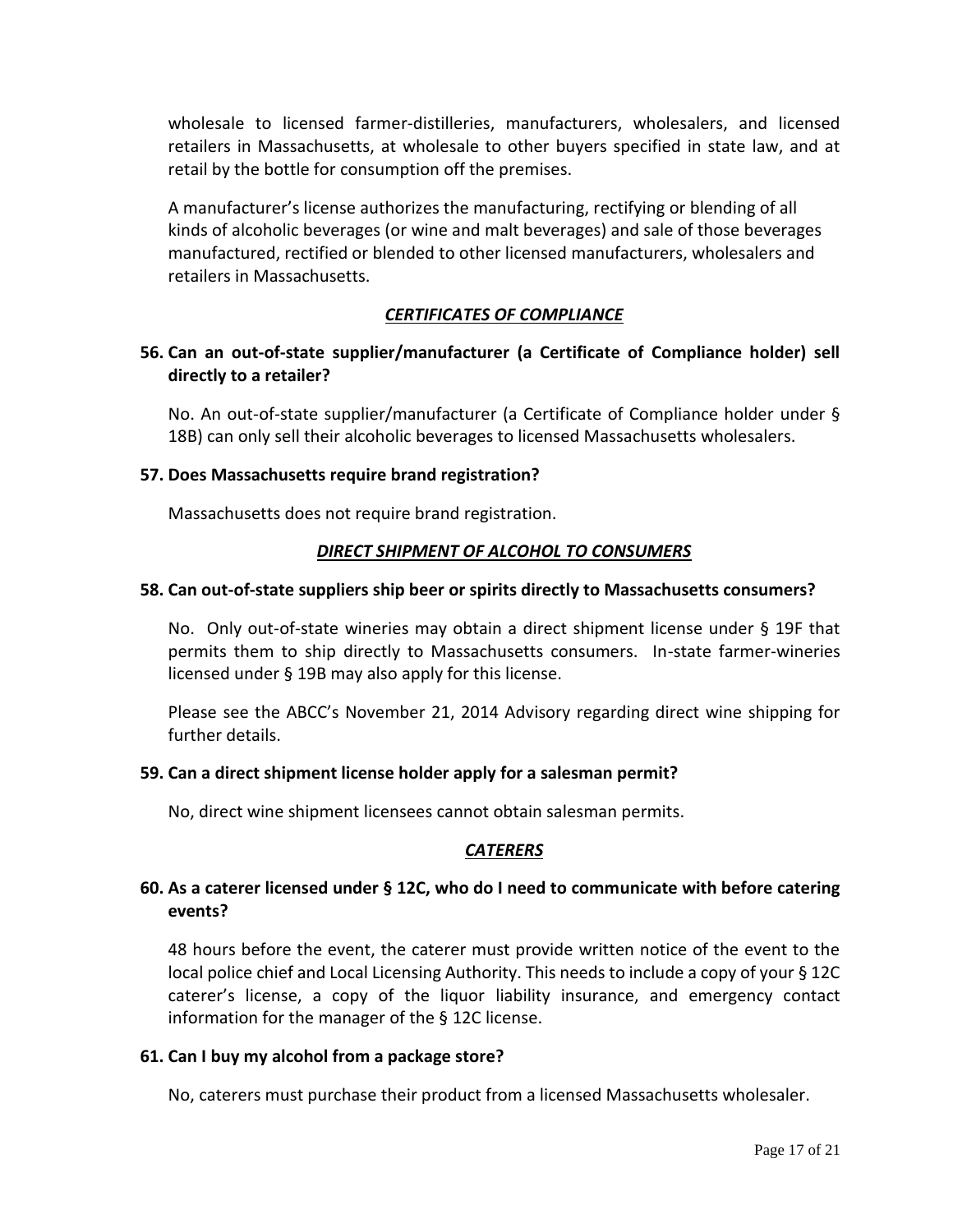## *SHIPS*

### **62. Are there regulations on the serving of alcoholic beverages on a ship?**

Yes. This regulation is found in 204 CMR 19.00. These regulations include general restrictions such as:

- 1) All alcoholic beverages shall only be sold or delivered between 8:00 a.m. and 12:30 a.m. on Mondays through Saturdays and between 11:00 a.m. and 12:30 a.m. on Sundays.
- 2) No alcoholic beverages shall be sold or delivered to passengers at dockside or prior to casting off, unless the ABCC gives specific permission in writing.
- 3) On trips of more than two hours, alcoholic beverages shall not be sold or delivered to passengers within thirty minutes before the ship docks.

# **63. Are passengers restricted in the number of drinks they may possess at any one time on a licensed ship?**

Yes. No more than two drinks shall be sold, delivered or in possession of any one passenger at any one time. The "happy hour" regulations, 204 CMR 4.00, apply to ships.

## **64. Can passengers bring their own alcoholic beverages aboard a licensed ship cruising Boston Harbor?**

No. Passengers are prohibited from bringing on board ship their own alcoholic beverages for their own consumption. Passengers may only consume alcoholic beverages aboard a ship that are sold by the ship licensee.

# **65. May a captain terminate service of alcoholic beverages aboard ship whenever he chooses?**

Yes. None of the ABCC's regulations limit in any way the power and authority of the Captain of a ship under the Law of the Sea. Therefore, he or she may at any time order the termination of service of alcoholic beverages aboard ship.

## **66. May a licensed ship owner ask a beer supplier to sponsor a cruise?**

No. ABCC Regulation 204 CMR 19.11 states that no "manufacturer, importer, wholesaler, certificate of compliance holder or other Massachusetts licensee shall directly or indirectly sponsor, promote or advertise or use its name or the trade or brand name of any alcoholic beverage in connection with any cruise or event, public or private, aboard a ship. No ship shall allow or accept funds for such sponsorship, promotion or advertisement."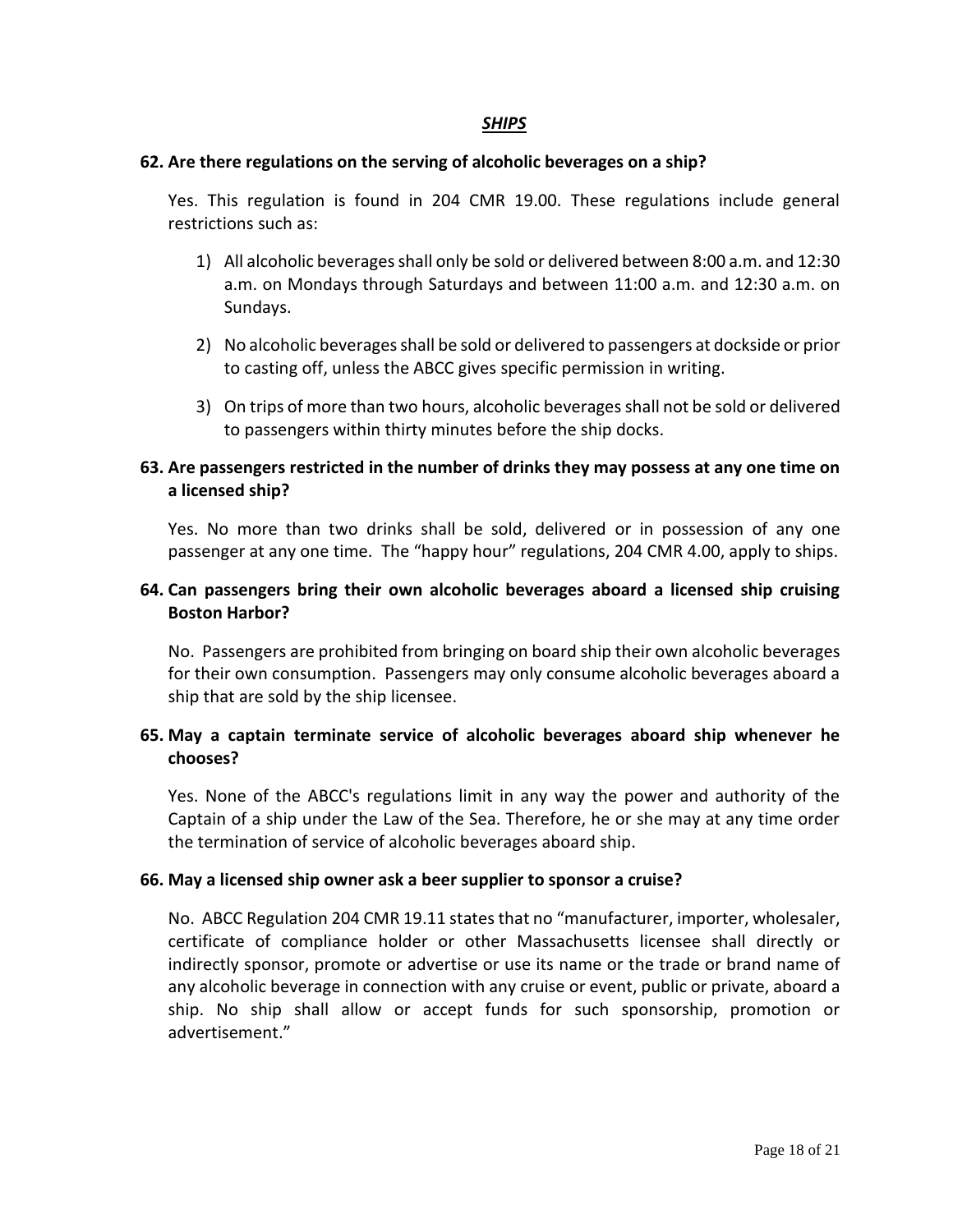# **67. Can a licensed ship chandler buy liquor from a package store to fulfill an emergency call from a captain out at sea who is running short of liquor and needs an immediate delivery?**

No. A licensed ship chandler may not purchase alcohol from a package store to fulfill a ship's need. Ship chandlers may only purchase alcohol from an "authorized source" i.e. a Massachusetts wholesaler (licensed under § 18), a farmer-winery (licensed under § 19B), a farmer-brewery (licensed under § 19C), or a farmer-distillery (licensed under § 19E).

### *EXPRESS TRANSPORTATION*

#### **68. Is there a one-day permit for one-time shipments?**

There is no one-day permit for one-time shipments. The express transportation permit is valid for a calendar year, expiring on December 31st of the given year.

### **69. Do I need to provide the vehicle registration for each vehicle?**

The ABCC does not require vehicle registration information for the vehicles you wish to permit.

### **70. How much is an express transportation permit?**

The master fee is \$150.00 and the fee for each certified copy is \$50.00. If, for example, you want one permit, the total fee would be \$200.00.

## *TRANSPORTATION AND DELIVERY*

# **71. Can a retailer get a transportation permit to transfer product from one package store to another?**

No. The product delivered by the wholesaler must stay on the premises of the package store that ordered the alcoholic beverages.

## *BROKERS*

#### **72. Do I need a license to transport samples?**

A broker cannot transport samples. However, a broker can hire a salesman who, when licensed, may transport samples.

## **73. Can I solicit orders from retailers or at events?**

A broker cannot sell any alcohol at retail; a broker may only sell to wholesalers.

#### **74. What is "soliciting orders"? Do I need a broker license?**

To solicit orders, a broker's license issued under Section 18A of Chapter 138 is required.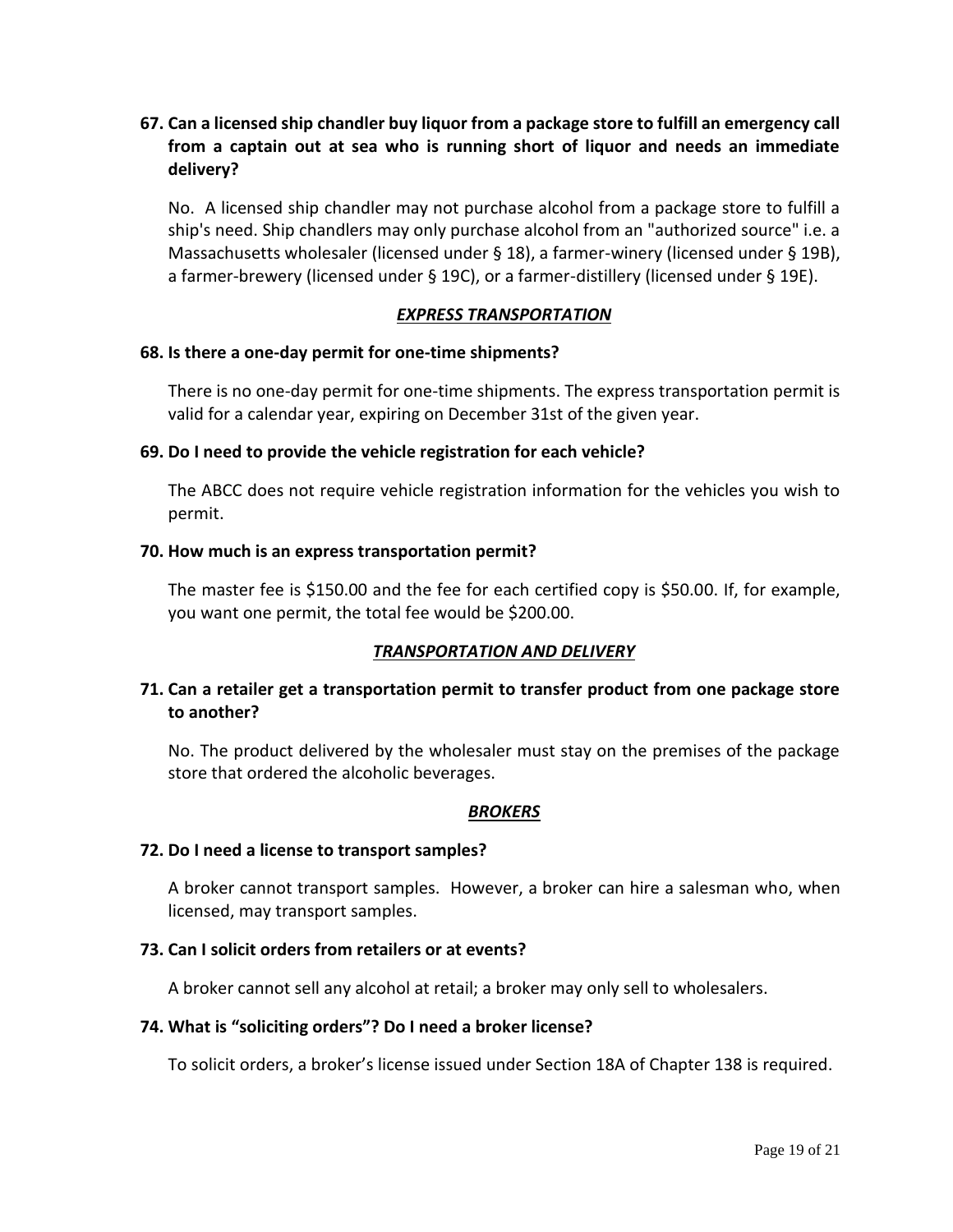Solicitation is any direct or indirect request for an order for alcoholic beverages and/or alcohol. This includes:

- 1) any oral request that is made in person, by telephone, radio or television or other advertising or communications media;
- 2) any written or otherwise recorded or published request that is mailed, sent, delivered, circulated, distributed, posted in a public place, or advertised or communicated by press, telegraph, television or other media;
- 3) any sale of, offer or attempt to sell, any advertisement, advertising space, sponsorship, book, card, chance, coupon, device, food, magazine, merchandise, newspaper, subscription, ticket or other service or tangible good, thing or item of value; or
- 4) any announcement requesting the public to attend an appeal, assemblage, athletic or competitive event, carnival, circus, concert, contest, dance, entertainment, exhibition, exposition, game, lecture, meal, party, show, social gathering or other performance or event of any kind.

### *SALESMEN*

### **75. What is acceptable for proof of Massachusetts Residency?**

The following are acceptable forms of proof of Massachusetts residency:

- 1) Current Massachusetts learner's permit, MA driver's license, or ID card;
- 2) A current utility bill (gas, electric, telephone or cable) in your name sent to you at your Massachusetts address dated within the previous 30 days. The bill may be one mailed to you or an online bill that you printed out; and
- 3) Home mortgage, lease, or loan contracts with the customer's name, residential address, and signature (dated within 12 months of application).

#### **76. Do I need to be a US citizen to be a salesman?**

No. There is no requirement that you be a US citizen to be licensed as a salesman under Section 19A.

#### **77. What are the guidelines regarding sampling at package stores?**

The guidelines can be found in § 15.